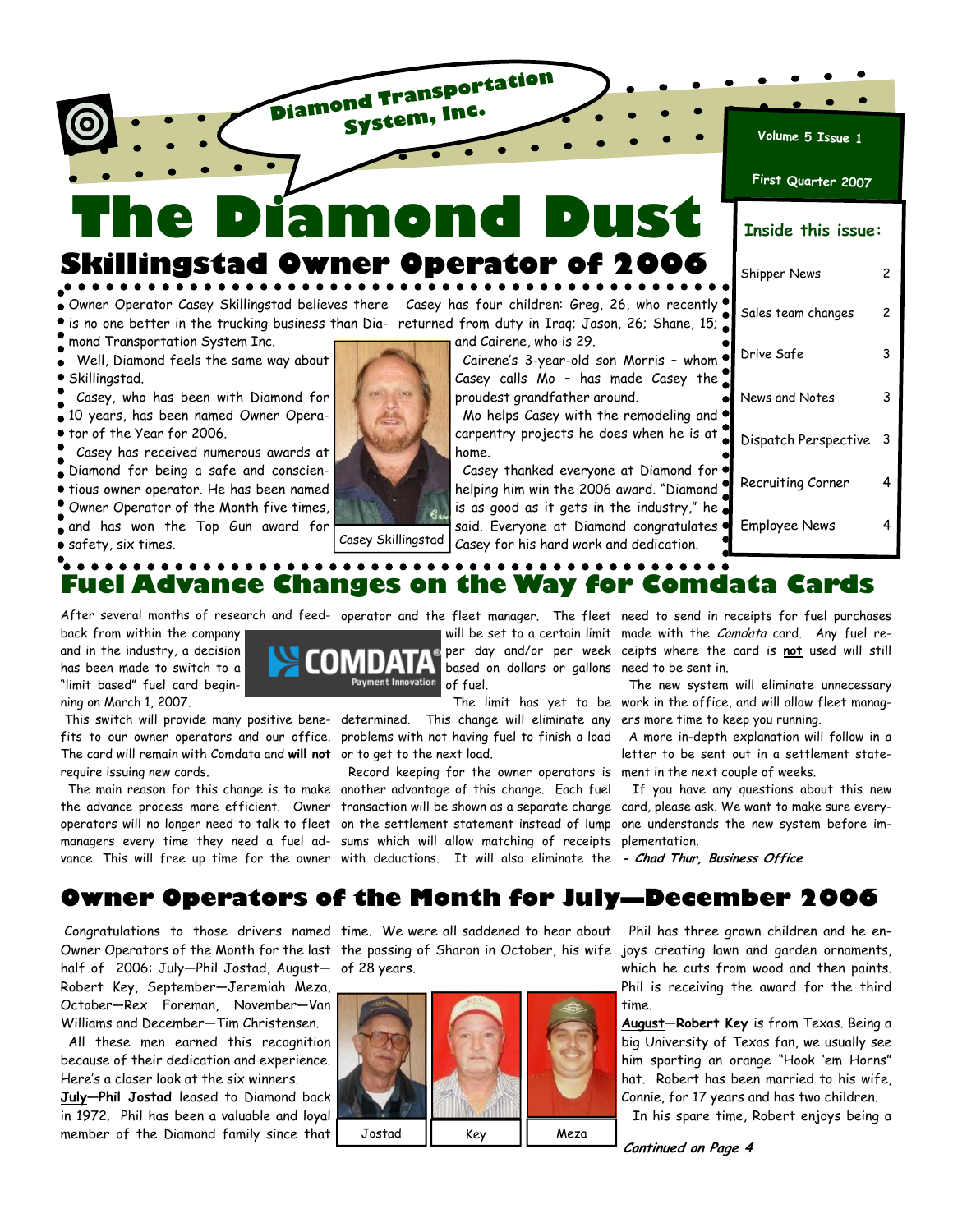# **IEWS: CHASING AWAY THE WINTER BLUES CUSTOMERS AND AGENTS**

As you may have heard in my recent voice loads from their customers. mail, the entire specialized freight segment is suffering the winter blues.

 In addition to substantially lower volumes of seems to be an increase in the offering of that things have been tough, more in certain freight, rates are down. This is a natural this traffic, the rates (bids) we are seeing areas than others. You must remember that happening when loads are harder to come by. I are very low. We continue to bid and are try- the grass is not greener on the other side of would like to let you know what the Sales group is doing to counter this problem and also give you some predictions for the upcoming months.

 We have implemented an extensive telemarketing program which keeps us in touch with existing and potential customers on a regular basis. This has already resulted in additional our agents to help them secure additional their busy seasons.

ing to be as competitive as possible.

opportunities. We are working closely with construction equipment. They are moving into The other factor on freight which cannot be ignored is the time of year. January and early February are traditionally tighter times in specialized. Each year is a little different, this one is proving to be in the mold. Positive signs are showing, though, as manufacturers begin ramping up the production of farm and

 We are also being much more aggressive in of farm and construction also are showing the our pursuit of military traffic. While there signs of seasonal increases. We understand Along with this increase, dealer transfers the fence, and we all are working in the same pasture.

> We understand the responsibility we have to keep you moving and profitable. We take that very seriously and are working hard and smartly to get it done.

> Your focus on excellent communication and keeping on schedule are critical to our ability to maintain and gain business and customers. **- Pat McLeod, V.P., Sales & Marketing**

## **New Faces For Diamond Sales Team**

Diamond is pleased to welcome Cathy Schook country in which we have a greater amount of and Cheri Walden to the Inside Sales Team. equipment,

Both bring a great deal of enthu-

siasm and talent to the company. Cathy is handling the Southwest, Northwest and West while Cheri is working with Randy Brown on states in the East, Central, Southeast, Northeast and eastern seaboard parts of the country.

### **TERRITORY CHANGES**

In another change on the Inside Sales Team, ditional sales personnel places us in an excel-Diamond has re-aligned territories to dedi-lent position to secure additional traffic.



 This adjustment enhances our ability to pursue freight opportunities from existing customers as well as to build our customer base. In today's competitive freight environment it is very important

to respond quickly and to follow up on customer's requests for movements.

cate more resources to those areas of the **- Pat McLeod, V.P., Sales & Marketing**  This re-alignment, combined with adding ad-

#### **TOP-FIVE AGENTS JULY—SEPTEMBER**

- 1. Laurel Barbera
- 2. Rick Newton
- 3. Tim Wood
- 4. Larry Meek
- 5. Brenda Suttles

#### **OCTOBER-DECEMBER**

- 1. Rick Newton
- 2. Laurel Barbera
- 3. Tim Wood
- 4. Brenda Suttles
- 5. Joe Haskins

### **BE ON THE LOOK OUT FOR NEW CUSTOMERS IN 2007**

growth and we need your help.

 While we will continue to service our CNH, John Deere, Claas and Agco accounts, as major customers, we have additional new customers that we are now serving. Some of those are past customers being brought back and some are new customers. Both will feed our growth as we move into 2007.

 As we look into the future - be it a week, a month or a year - we are hearing that 2007 is going to be a growth year in both the agricultural and construction markets.

 Utilization of our large RGN fleet puts us in a very positive position with our present as well as future customers. Although bigger is not always better, it



As we enter a new year we find changes occurring in our cus-seems that more and more agricultural and construction tomer base. Those changes, we hope, are in the area of equipment is being manufactured in larger sizes. Our RGN fleet will keep us in line as a major service provider for these

growing units.

 While growth occurs, we also need the assistance of those on the road and at truck stops. You are out there and see what is moving out.

 If you see something that fits our type of equipment, try to get the name of the product and the location of where it is manufactured and relay this information to your fleet manager. He will pass it on to sales to make contact and possibly service that company in 2007.

**- Paul Martinson, President**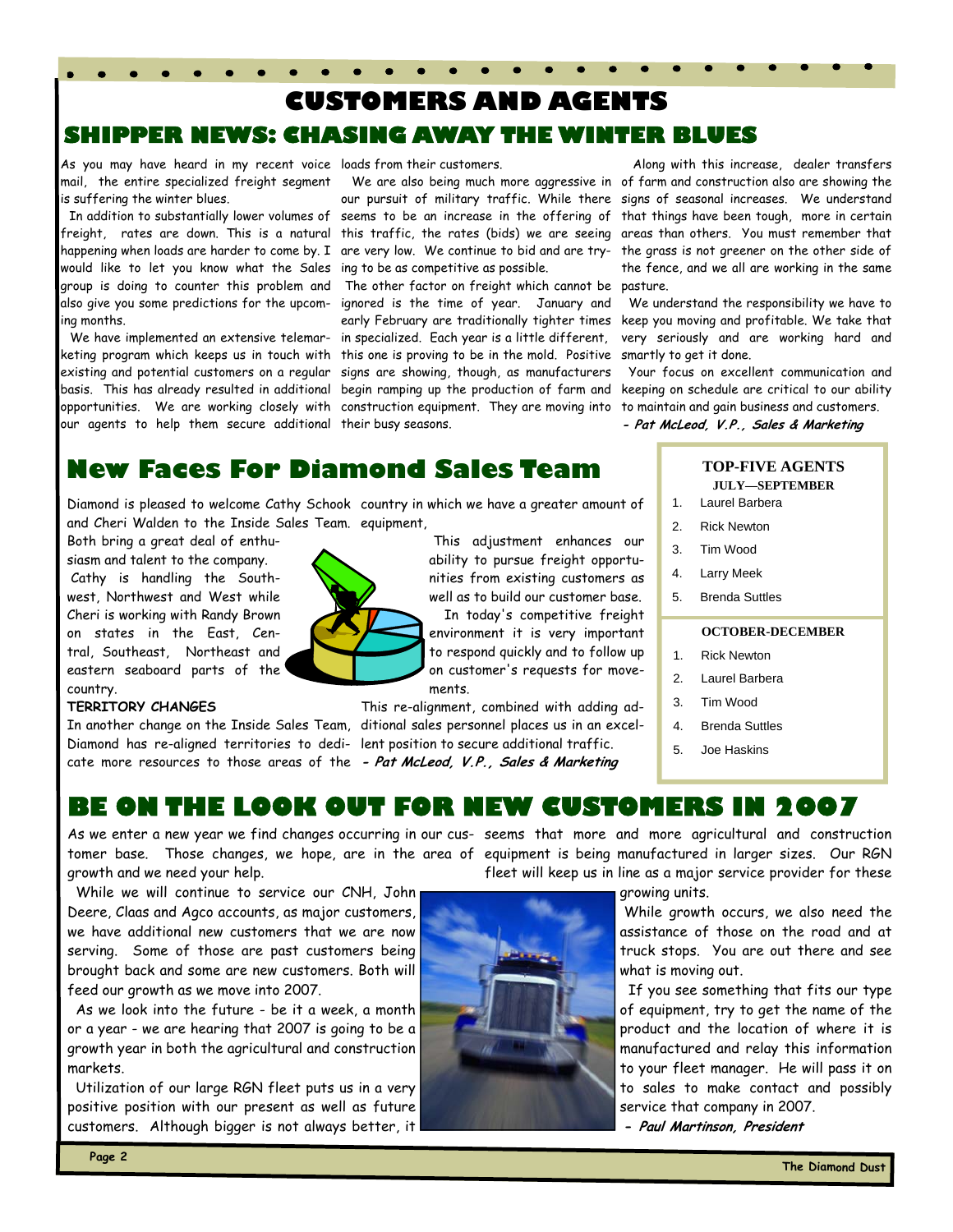## **SAFETY & COMPLIANCE DRIVE SAFE: YOU CAN HELP LIMIT INSPECTIONS**

Selection System (ISS-2) score.

The ISS-2 uses data from SafeStat, which rates carriers on *Here are some tips to prepare yourself for a roadside inspection:* their safety performance, and puts it in a quick, easy-to-use tool  $\bullet$ to help inspectors select vehicles and drivers for roadside inspec-  $\,$  good condition. tions.

 Each carrier is assigned a number between 0 and 100, based on their performance in four areas: Crash history, vehicle inspection history, driver out-of-service and moving violation history; and safety management. The number produces a "pass", "optional," or "inspect" recommendation to officers.

 As a driver, you have an effect on our ISS-2 score. If you operate legally, and don't have roadside inspections with violations, you can help reduce the score and help the fleet receive fewer roadside inspections. If you don't operate legally and receive violations at inspections, our score will go up and increase the chance that our fleet will have more and stricter roadside inspections.

Diamond right now has an "optional" rating. You can make that go **- Diane Dahse, Safety Director** 

Do you ever wonder why certain company's tractors are always either way as a result of your inspections. Do your best to operbeing inspected? Chances are, it's the result of their Inspection ate legally and reduce the number of violations and the number of inspections for our fleet.

• Secure your loads properly and keep securement devices in

• Weigh and measure your loads.

• Conduct a thorough pre-trip inspection and have any problems repaired.

- Obey speed limits, don't tailgate or cut in and out of traffic.
- Wear your seatbelt.
- Keep your equipment clean.
- Do not have a radar detector. Many law enforcement agencies have equipment that can detect their use.
- Keep your logbook neat, clean and current at all times. Be courteous to law enforcement officers, roll your window down, and follow instructions without complaining. Please drive safe!

## **News and Notes**

**EMANIFESTS:** Starting January 25th, all trucks transporting loads from Canada to the US using any port of entry in Washington, as well as the ports of entry at Pembina, Neche, Walhalla, Maida, Hannah, Sarles and Hansboro in North Dakota, will be required to file an electronic manifest with US Customs. This is related to the ACE Truck Manifest System being implemented by U.S. Customs and Border Protection. We are in the process of hiring a firm to create and submit manifests for us. Empty trucks are not required to file an emanifest at this time, but this could change later in the year. Also, Ports of Entry in Michigan and New York will be coming on-line for the emanifest requirement in the near future.

**NEW LENGTHS:** This past July, Wisconsin Governor, Jim Doyle signed a law allowing tractor semitrailer combination lengths up to 75 feet, and a semi-trailer up to 53 feet and having a kingpin-toaxle length not exceeding 43 feet.

**SNOW AND ICE:** In Pennsylvania, when snow or ice is dislodged or falls from a moving vehicle and strikes another vehicle or pedestrian causing injury or property damage, death or serious bodily injury, the operator of the vehicle from which the snow or ice is dislodged or falls shall be subject to a fine of not less than \$200 nor more than \$1,000 for each offense.

This does not allow law enforcement to stop a vehicle they think has too much snow or ice on it, but only after it has fallen and caused damage or injuries.

## **THE DISPATCH PERSPECTIVE**

**WE PROVIDE A SERVICE—No more, No less.** As you know, at Diamond, we don't make a product, we don't sell widgets, and we certainly don't get by on our good looks—we sell a service. It is vital that we provide that service to the best of our ability.

 What does this mean to the owner operator? It means put a smile on your face. It means dress appropriately. It means be courteous and respectful to shippers and consignees. You are the face of Diamond Transportation System. Those shippers and customers don't see us very often, but they see the owner operator daily. The owner operator is what they will remember about Diamond.

 It also means pay close attention to your 'driver receipt' (load card). Customers are becoming more specific with loading and unloading time requirements. Your driver receipt will have all the specifics necessary to complete the load without flaw. Check the specific requirements including pickup and delivery times on driver receipts. If you can't meet these requirements, don't accept the load.

 It also means plan ahead. If you get a load that will require permits, get them started before you get to the shipper. This planning will greatly reduce delays once you are loaded and that can be the difference between meeting a deadline and missing one.

 Your appearance, attitude, efficiency and attention to detail all make up the service we provide and that service makes all the difference. These are the reasons we will get more freight from a shipper, consignee or customer, and will also be the reason we might not get a call back.

 Even if a load is tendered through a broker, we need to provide the best service possible. The service you provide might just mean that shipper or consignee will call Diamond directly the next time they need a load moved. Don't confuse this with back-solicitation—we don't want to get into that, but if they call us, so be it.

-**Jon Coca, Vice President, Operations**